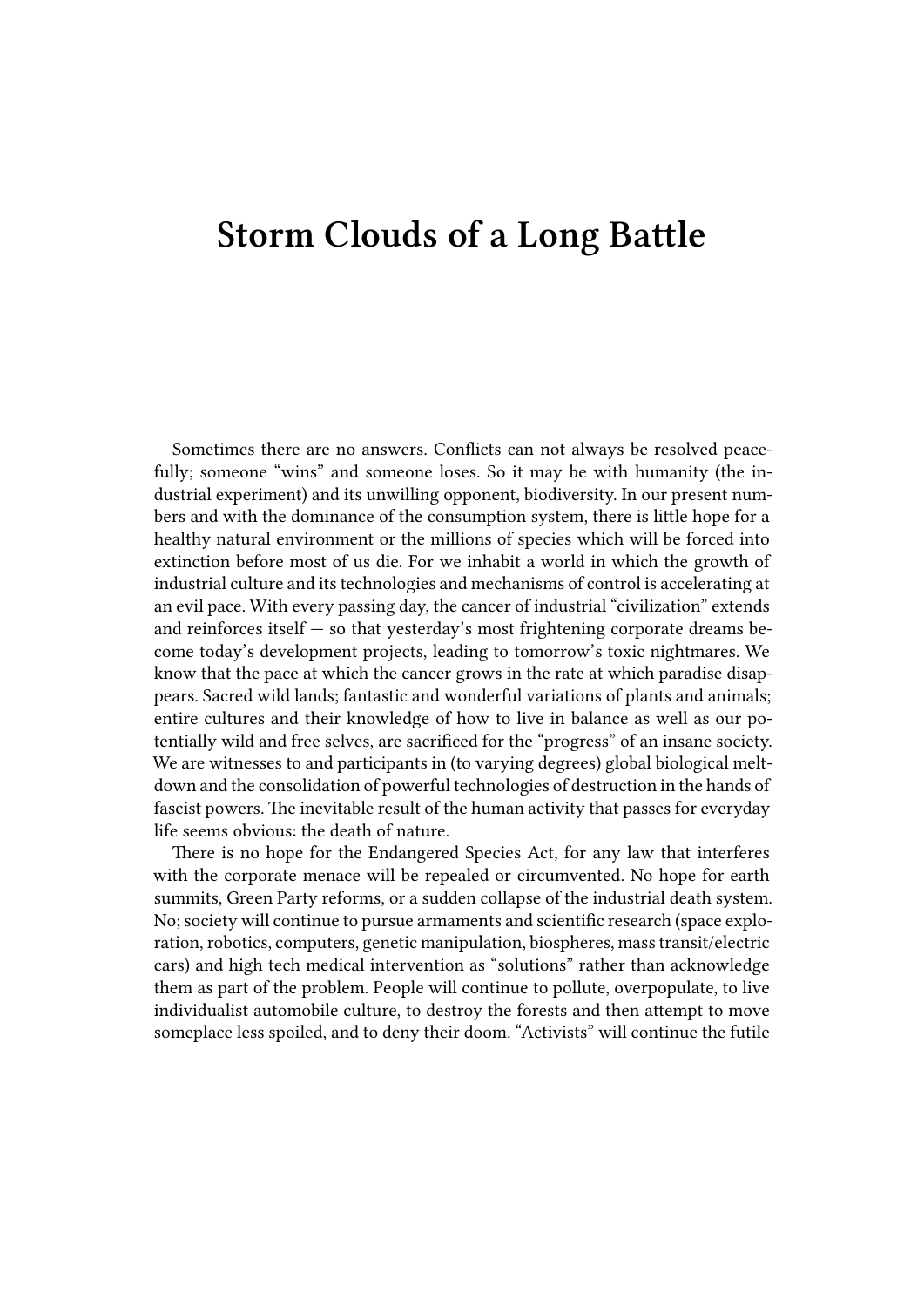effort of education and reform. What reform or reason is there with a system that cares only about its growth and treats every "discovery" as a new frontier to be exploited and subsumed? Or with a culture that swallows and absorbs anything alternative to be spit back out as the latest "hip" fashion to be bought? Yes; the downfall will be a long and ugly process and will take a huge toll  $-$  the machine will fight to the to the end to keep itself going, no matter the cost in life, human or otherwise. By the time the system collapses (and collapse it will, for it is not sustainable) there will be few if any viable ecosystems left, and we may created atmospheric and climatic changes that end most of the life on earth.

Our path can seem daunting  $-$  if we fail to act or are not successful in our efforts, it will be exponentially more difficult for future generations to stop the devastation, let alone turn society in a new direction. Dead ends abound. Hope often seems like just another word in the dictionary, rather than an emotion we experience. It seems that for every corporate project stopped there are a hundred more pushed to deadly completion. Anyone attempting to point out the inanities of the prevailing paradigm is looked upon as a modern day chicken little. Doubts can begin to creep in. Maybe we're overestimating how bad things really are. In the absence of any kind of real movement, we compromise what we know in our hearts, and funnel our energy into the system. We wonder if we weren't so aware of the evils, if life would be easier.

Yet we must not despair nor become paralyzed by our legitimate cynicism. What is the value of humanity and what self-worth can we find if we can not effectively resist ecocide? Yes, it is a difficult path; we are trying to be feral in a managed world. We must travel our lives as free, joyful human beings and we must strive to seek our place in the natural balance of things. Do anything less, and we will not have the material with which to build a new society upon the ashes of the old. This means that those of us who really care about the future must find creative ways to circumvent these dead ends. Never underestimate your own inner power! Look how far you've come from the school kid who loved TV to the being who understands what freedom means, and fights for it in everyday life.

So where do we start? There are so many issues, causes, projects. Sure, we can concern ourselves with the destruction of tropical rainforests and support faraway resistance struggles, but we can not cop out. You stand on stolen, occupied and devastated land. Global destruction starts in our backyard and is forcibly exported throughout the world, as our consumer society is shoved down people's throats through a variety of military, political and economic methods. We in the industrialized world have a special task (or joy) — to impair the dominate culture's ability to expand, and ultimately to function. There are many creative ways we can achieve this (some of which you will find within these pages), and we start by removing the dominant paradigm from our minds and by learning to see in new ways. It's kind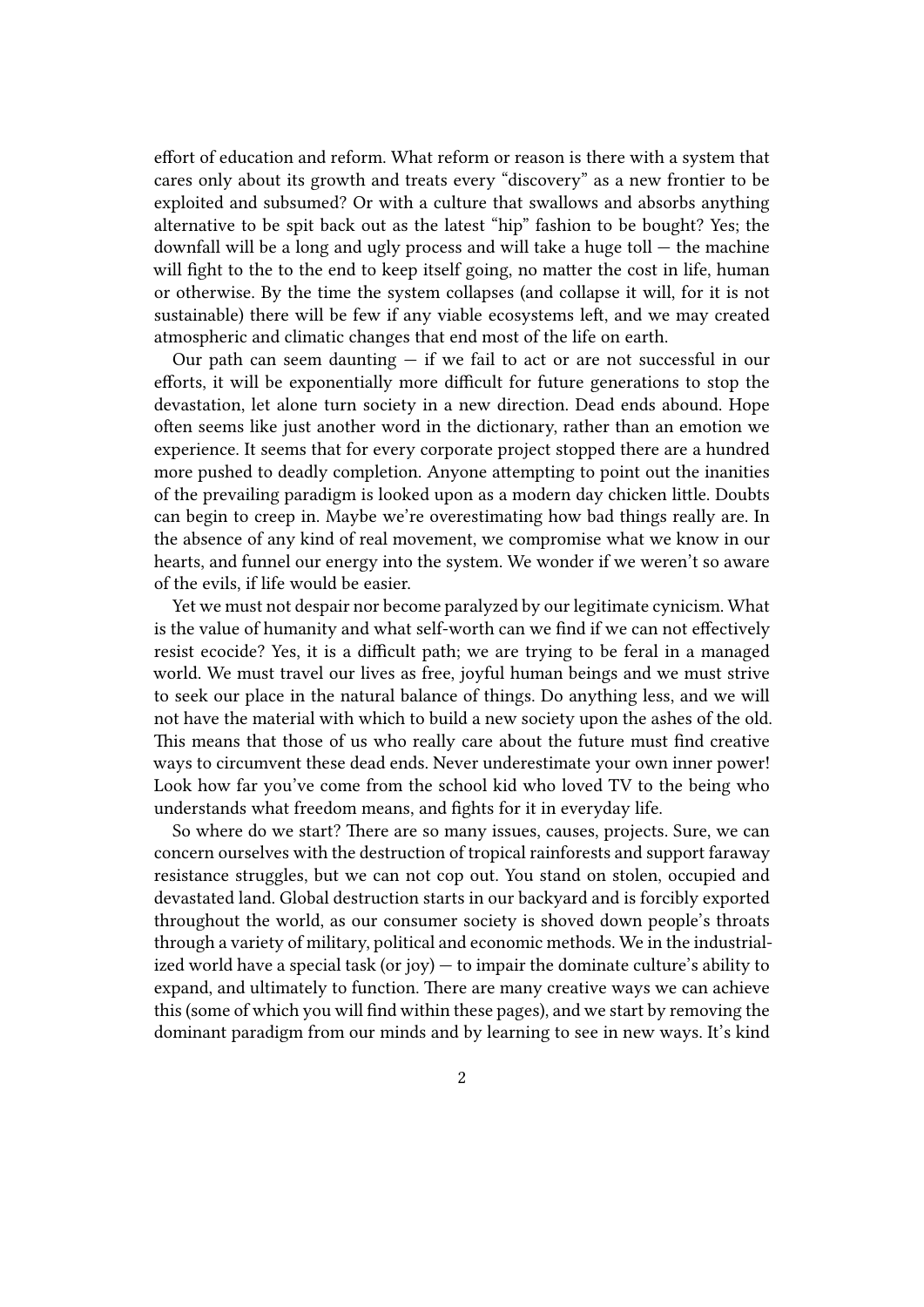of like cleaning your room  $-$  it's a constant process, and you have to sweep away the dust often. This project calls for rejecting the whole of modern civilization and building a life-centered culture, where all life and future generations have equal rights and claims to a healthy natural environment. A return to a simple, joyful life of self-sufficiency. This necessitates acquiring and passing on those skills and attitudes that allow us to inhabit a place in a sacred sustainable manner. There is much we can learn from the indigenous and aboriginal cultures which remain, if we are willing to listen. Introduce yourself and your friends to the wildness of the earth and of that within. Move away from materialism, apathy and easy reform. Band together with fellow resisters and practice living together as a tribe. Begin a wheatpasting/billboard alteration/sabotage conspiracy. Stay in one place for a while, for a long time, and get to really know and love it. Learn how to take care of each other, physically and emotionally. Learn your local plants, eat wild food! Buy little, share more, work less. Start a fire, dismantle or disable a machine of destruction. Pick a local eco-raper and hunt them: hinder their ability to continue their operations. Spread your subversive creativity and passion!

Remember. Learn from history and herstory. We are at war with a systems and functions of industrialized society; the economy, the accumulation of resources, the exploitation, the technology, the values and arrogant assumptions. We do not aim to seize control of, but rather to destroy entirely, the means of production. We do not seek a program or leader to follow. We seek an end to governments, the act of governing, and the power over other living beings. A caution: we must be careful not to aim for some nihilistic glorification of the eco-warrior role. There is a screaming need to re-learn where and who we are on this planet, to understand the meaning of harmony, to transcend our domestication . Haste, bold ones, the wolf howls and the owl hoots; let not their crying ghosts haunt our pitiful monuments.